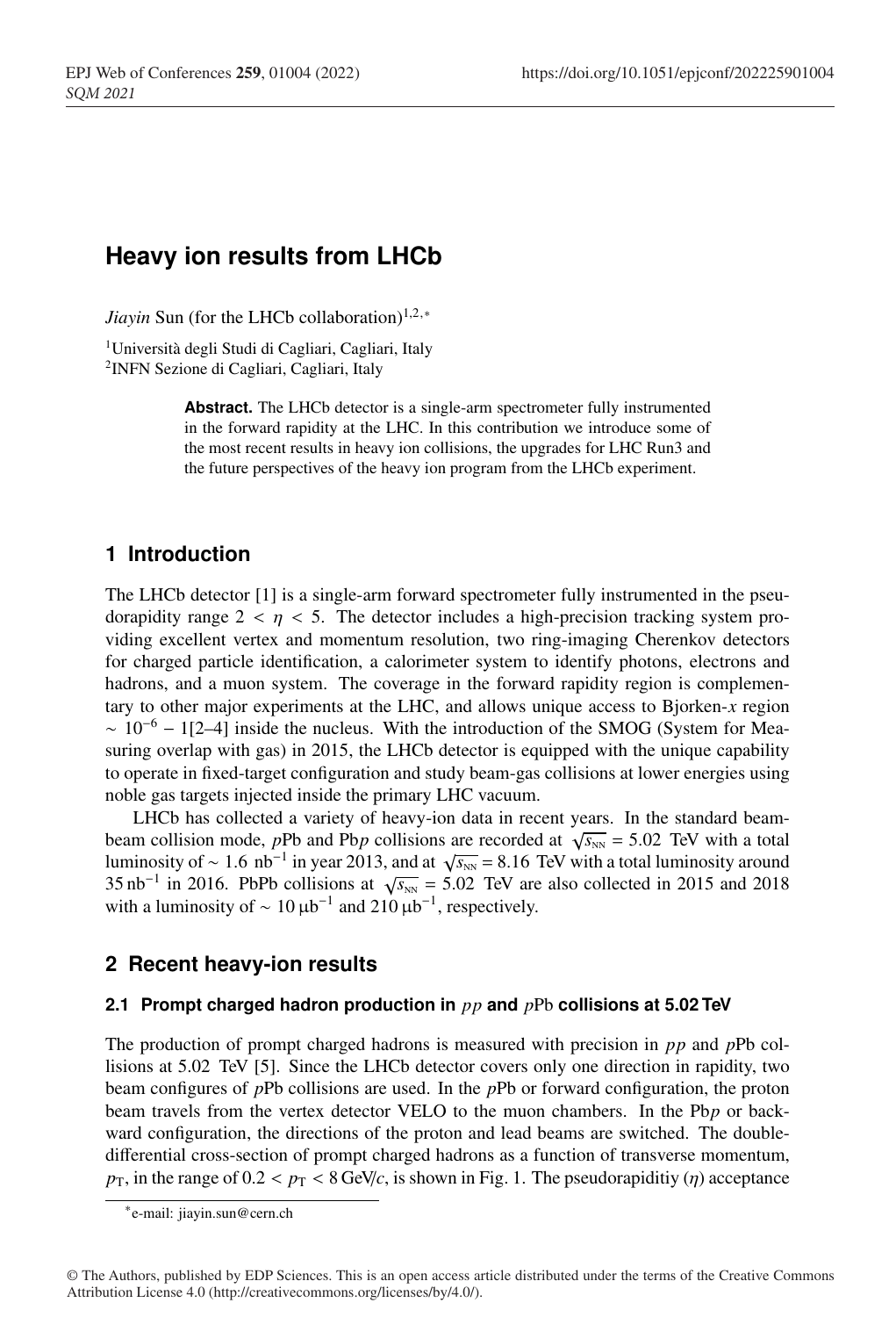covers 2.0 <  $\eta$  < 4.8 for *pp*, 1.5 <  $\eta$  < 4.3 for *pPb* and −5.2 <  $\eta$  < −2.5 for *Pb<sub>p</sub>*, and is divided into 6  $\eta$  bins in this measurement. The prompt charged hadrons are measured with the LHCb tracking system. Their yields are corrected for the reconstruction and selection efficiency, as well as contamination from ghost tracks and non-prompt particles. The total uncertainty of the production cross-section is about 3% for most  $(p_T, \eta)$  bins.



Figure 1. Double differential cross-section of prompt charged hadron production in *pp* (left), *p*Pb (middle) and Pb*p* (right) collisions at  $\sqrt{s_{NN}} = 5.02$  TeV.

The nuclear modification factor  $R_{pPb}$  is presented in Fig. 2. The five upper (lower) panels show  $R_{pPb}$  as a function of  $p<sub>T</sub>$  in the *pPb* (Pb*p*) configuration. A significant suppression is observed in the forward region. The  $R_{pPb}$  value reaches ~ 0.3 at lowest  $p<sub>T</sub>$  in the most forward pseudorapidity bin. In the backward region, an enhancement is found for  $p_T > 1.5$  GeV/*c*. The measurement is compared to calculations from three phenomenological models in the region  $p_T \ge 1.5$  GeV/*c*. The calculation using nuclear PDFs [6] agrees with the forward data within large nPDF uncertainties, but does not reproduce the enhancement in the backward region. The gluon saturation model [7] qualitatively describes the increasing trend in the forward rapidity. In the backward rapidity, the data are not well described by the pQCD calculation considering parton multiple scattering [8].

#### **2.2 Prompt production ratio of** χ*<sup>c</sup>*2/χ*<sup>c</sup>*<sup>1</sup> **in** *p*Pb **collisions at 8.16 TeV**

The  $\chi_{c2}$  and  $\chi_{c1}$  charmonium production in nuclear collisions at LHC energies is first measured by the LHCb with *pPb* collisions at 8.16 TeV [9]. The  $\chi_{cJ}$  states are reconstructed via the decay  $\chi_c \to J/\psi (\to \mu^+\mu^-) \gamma$  The *J*/ $\psi$  candidates are reconstructed from a pair of oppositely charged muons. They are combined with a photon candidate to form a  $\chi_c$  candidate. Two types of photons are used in this analysis: photons converted into electron positron pairs in the detector material and reconstructed by the tracking system (*converted photons*), and photons from their energy deposits in the electromagnetic calorimeter (*calorimetric photons*). The  $\chi_{c1}$  and  $\chi_{c2}$  signals reconstructed via converted photons are shown in the left panel of Fig. 3, while those reconstructed via calorimetric photons are shown in the right. The converted photon technique provides better mass resolution with well separated  $\chi_{c1}$  and χ*<sup>c</sup>*<sup>2</sup> peaks, whereas the calorimetric photon technique provides ∼ 20 times more statistics. An upper limit of the pseudo-decay time,  $t<sub>z</sub> < 0.1$  ps, is imposed to remove non-prompt  $\chi_c$ production from *b*-hadron decays.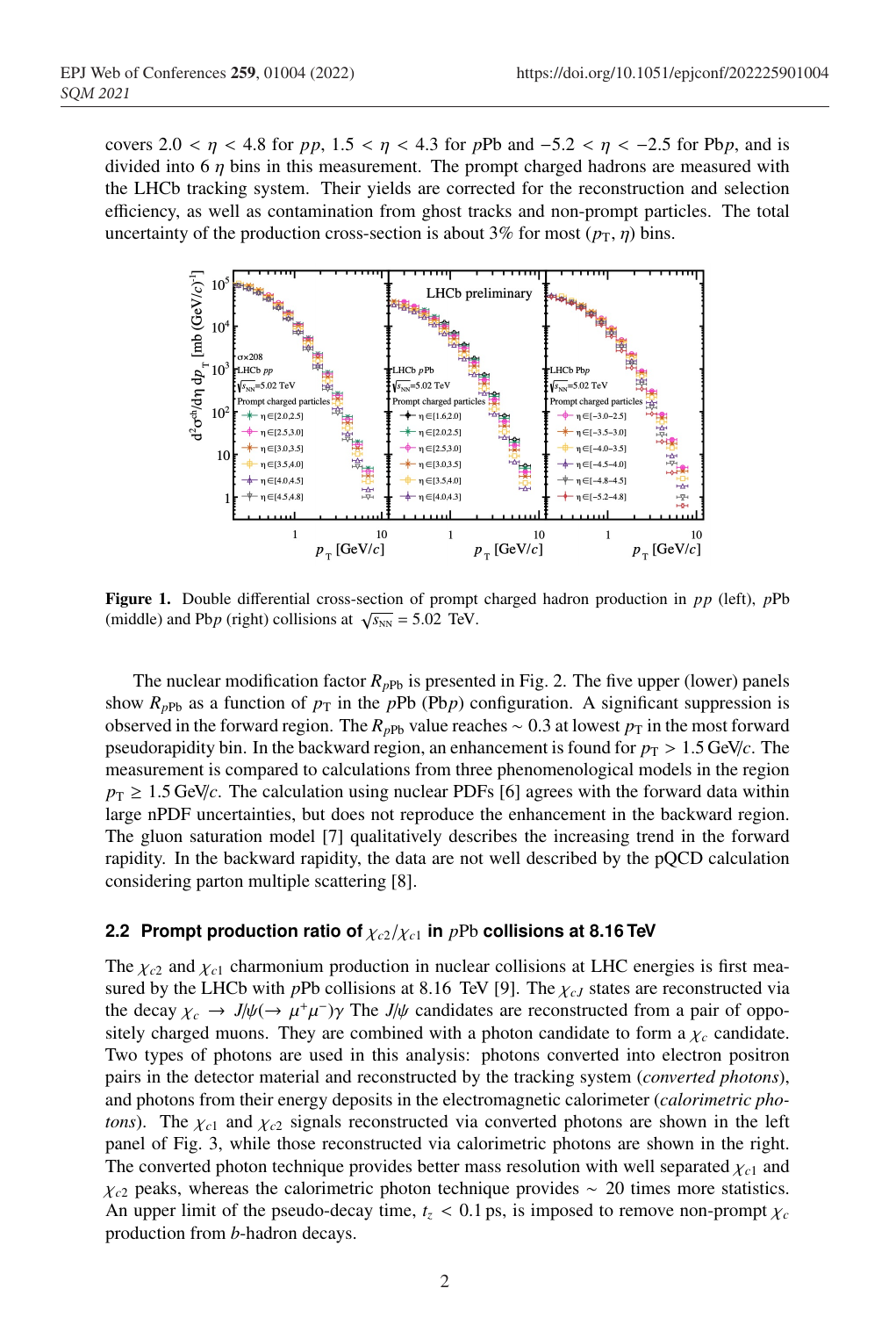

**Figure 2.** The nuclear modification factor  $R_{pPb}$  of prompt charged hadrons as a function of  $p<sub>T</sub>$  in the forward (upper) and backward (lower) rapidity regions.



**Figure 3.** Invariant mass distribution of  $\chi_{c1}$  and  $\chi_{c2}$  candidates in *pPb* collisions reconstructed via the converted photon method (left) and via the calorimetric photon method (right).

As the  $\chi_{c1}$  and  $\chi_{c2}$  decays share nearly identical kinematics, various detector effects in the ratio of  $\sigma_{\chi_{c2}}/\sigma_{\chi_{c1}}$ , such as tracking and particle identification efficiencies, are cancelled, reducing the systematic uncertainty of the measurement. The measured ratio is presented in Fig. 4. The  $\sigma \chi_{c2}/\sigma \chi_{c1}$  ratios measured with the two photon types are consistent with each other, and with unity in both the forward and backward rapidity regions. The significantly larger calorimetric photon sample allows for a more precise measurement. The cross-section ratio in *pPb* data is also compared with a similar measurement from *pp* collisions at  $\sqrt{s} = 7$ TeV [10]. The results are consistent within two standard deviations. This implies that nuclear effects, if any, have the similar impacts on both states.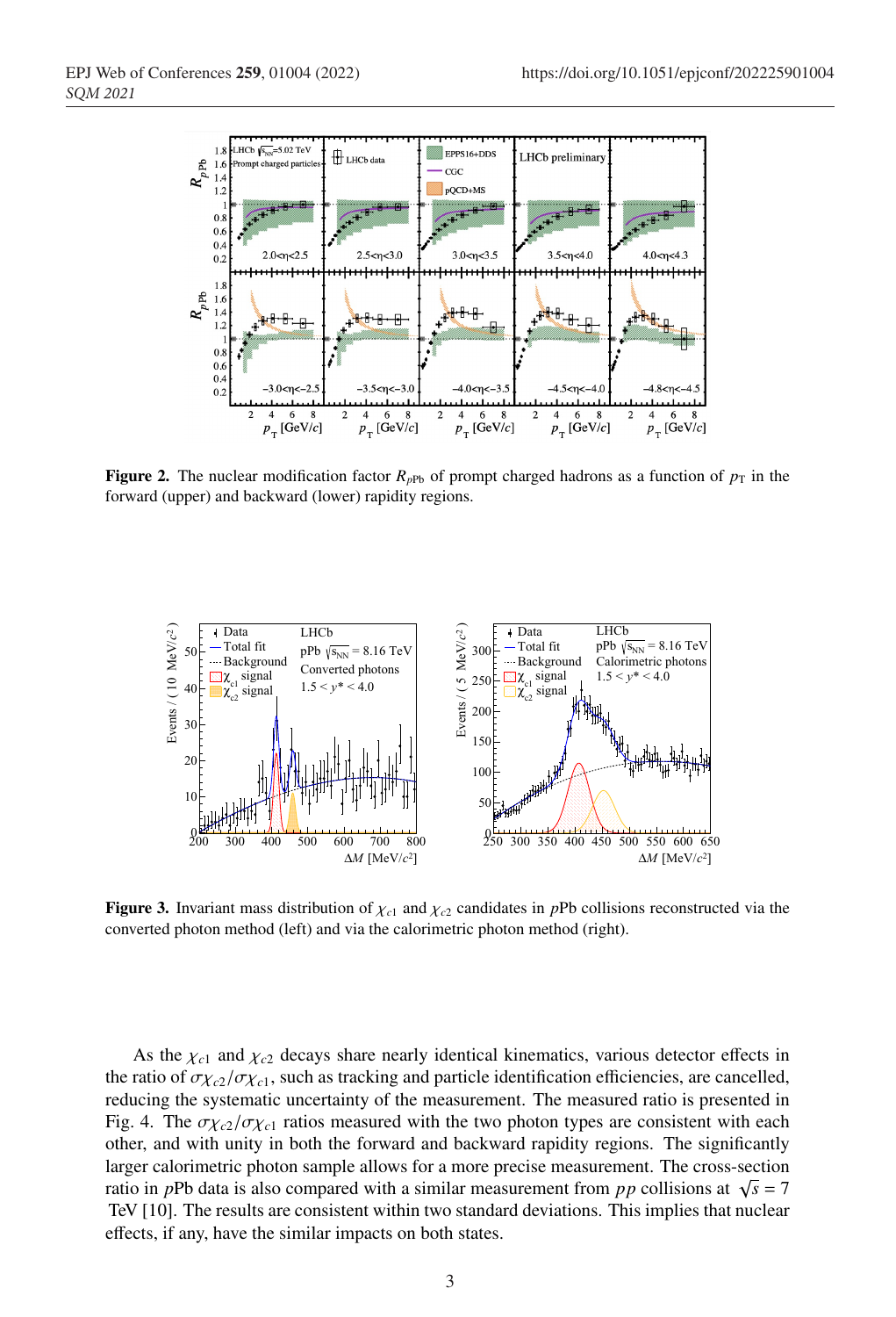

**Figure 4.** Production cross-section ratio  $\sigma_{\chi_{c2}}/\sigma_{\chi_{c1}}$  measured in the forward and backward rapidity regions. The error bars reflect the total uncertainties.

#### **2.3 Coherent** *J*/ $\psi$  production in peripheral PbPb collisions at  $\sqrt{s_{NN}}$  = 5.02 TeV

One of the first results of AA collisions from LHCb, the photo-production of *J*/ψ at low transverse momentum is studied in peripheral lead-lead collisions at  $\sqrt{s_{NN}}$  = 5.02 TeV, using a data sample collected by LHCb in 2018 with an integrated luminosity of 210  $\mu$ b<sup>-1</sup> [11]. The *J*/ $\psi$  meson candidates are reconstructed through the *J*/ $\psi \rightarrow \mu^+\mu^-$  decay channel. The dimuon invariant mass distribution of the selected candidates is shown in the left of Fig. 5 for *J*/ $\psi$  candidates with  $p<sub>T</sub> < 15.0$  GeV/*c* and 2.0 < *y* < 4.5 in a peripheral centrality interval corresponding to  $\langle N_{part} \rangle = 10.6 \pm 2.9$ . The prompt *J*/ $\psi$  candidates are selected using the requirement on the pseudo decay-time  $t_z < 0.3$  ps. The photo-produced  $J/\psi$  mesons and the hadronically produced *J*/ψ mesons are separated with an unbinned maximum likelihood fit to the dimuon  $ln(p_T^2)$  spectrum, as shown in the right of Fig. 5. The photo-produced  $J/\psi$ candidates (red dotted line) are visible in the range  $0 < p_T < 250$  MeV/*c*.



**Figure 5.** Left: invariant mass distribution of  $J/\psi$  candidates in  $p_T < 15.0$  GeV/*c* and 2.0 < y < 4.5, with  $\langle N_{part} \rangle = 10.6 \pm 2.9$ . Right: the  $ln p_{\rm T}^2$  distribution of  $J/\psi$  candidates after background subtraction for the same kinematic interval.

Figure 6 presents the measured production yield of photo-produced *J*/ψ mesons as a function of  $p_T$  (left), and rapidity, y, (right), determined for the first time at the LHC. The mean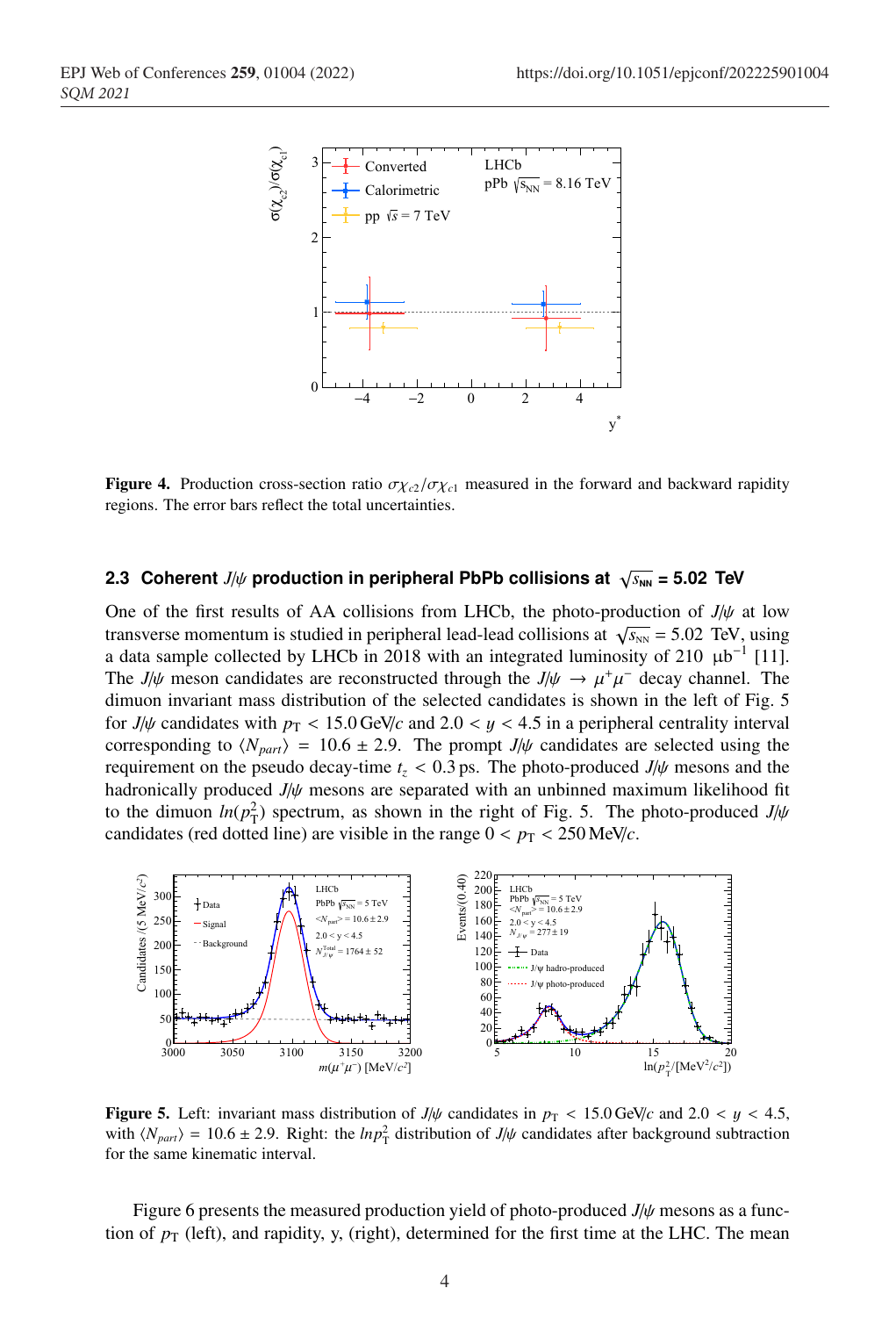*p*<sub>T</sub> of the coherent *J*/ $\psi$  is estimated to be  $\langle p_T \rangle$  = 64.9 ± 2.4 MeV/*c*. Theoretical calculations [12, 13] are drawn in open circles, and are qualitatively in agreement with the data in the  $p_T$  and y shape.



Figure 6. Invariant yields of photo-produced  $J/\psi$  mesons as a function of  $p_T$  (left) and rapidity (right), for the centrality interval  $\langle N_{part} \rangle = 19.7 \pm 9.2$ . The blue error bars represent the statistical uncertainty and the red error bars the total uncertainty. Theoretical model predictions [12, 13] are shown in open circles in black and green.

### **3 Upgrade and future plans**

During the LHC Long Shutdown 2 the LHCb is undergoing a major upgrade [14] to meet the challenge of the increased luminosity in the LHC Run3. A new software-only trigger system with 40 MHz data acquisition and real time data reconstruction will replace the current trigger system using a hardware-based trigger step. The detector readout scheme is being upgraded to allow event processing at 40 MHz rate. Upgrades of the sub-detectors include a new Vertex Locator (VELO) with pixel segmentation, new tracking stations and new RICH optics and PMTs. The upgrade will reduce the occupancy limitation in PbPb collisions, and allow access to mid-central PbPb collisions up to 30% in centrality.

The upgrade of the LHCb's fixed target program, SMOG2, is the most important upgrade for heavy-ion physics [15]. Depending on the beam energy, the centre-of-mass energies of the fixed-target collisions range from 40 to 115 GeV, between the SPS and RHIC energies. The forward acceptance of the LHCb geometry covers the middle and backward rapidity regions, providing access to high Bjorken-*x* region in the target nuclei. The installation of a gas storage cell upstream of the interaction point together with a new Gas Feed System for precise luminosity determination opens the door to many future measurements of great interest. The design of the SMOG2 storage cell is shown in the left panel of Fig. 7, the right panel shows a photo of the installed storage cell inside the LHCb detector together with the vertex detector VELO. With the new storage cell, more gas species such as  $H_2$ ,  $D_2$ ,  $N_2$ ,  $O_2$ . *Kr* and *Xe* can be injected in addition to *He*, *Ne* and *Ar*. A well-defined interaction region of beam-gas collisions allows the possibility to record beam-gas and beam-beam collisions simultaneously without affecting the performance in the collider mode. The gas target areal density can be increased by up to 100 times, leading to higher luminosity for fixed-target collisions.